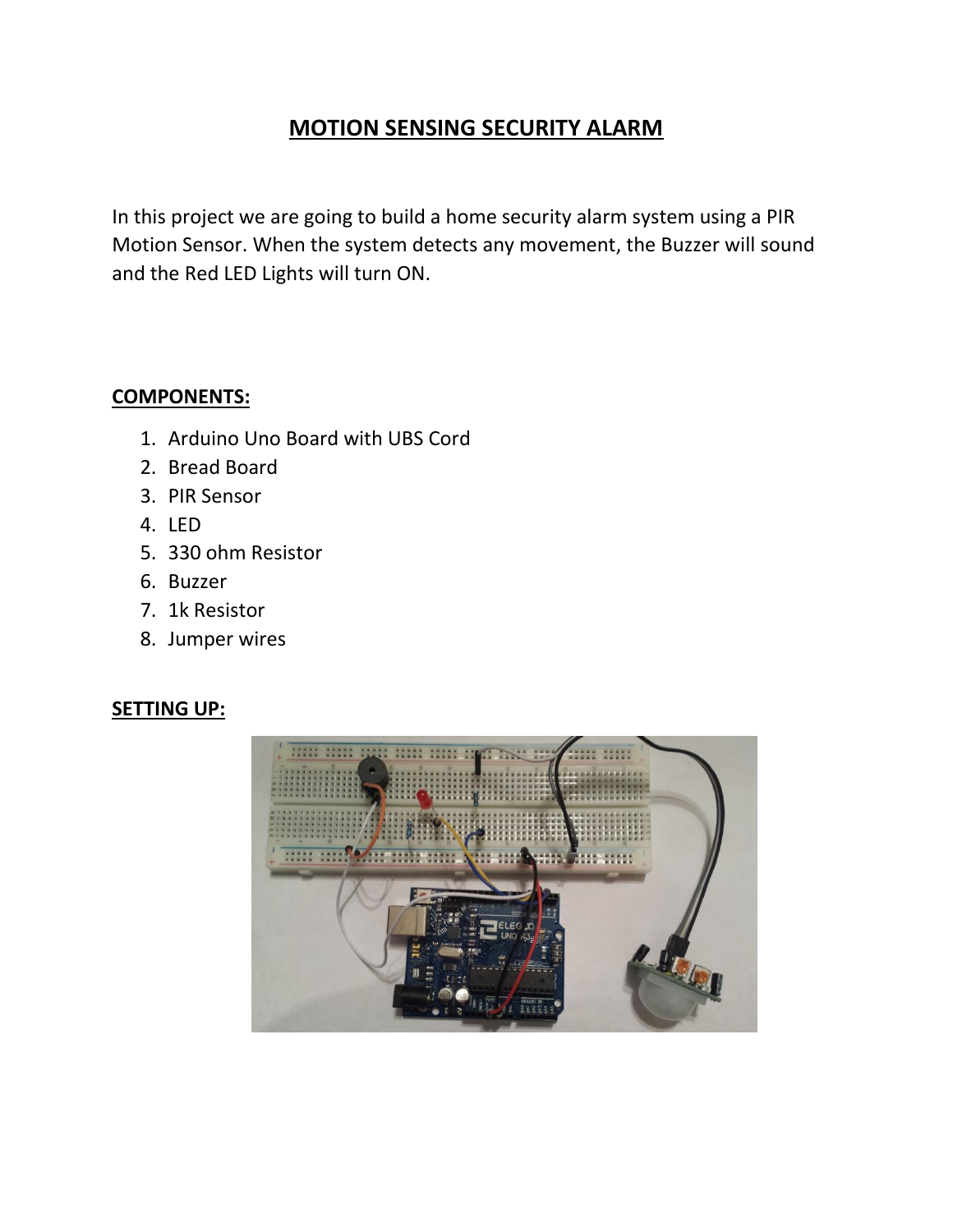- 1. Connect two jumper wires from 5V and GND on the Arduino to the Positive and Negative rails on the Bread Board.
- 2. Connect the Motion Sensor Vcc to the Positive rail on the Bread Board. Connect GND to the Negative rail on the Bread Board. Connect the signal wire (middle) from the Sensor to the Bread Board. Put 100 ohm Resistor in line with the signal wire. Connect a wire on the other end of the Resistor and the other end to digital Pin 2 on the Arduino.
- 3. Connect a 330 ohm Resistor one end on the negative rail of the Bread Board and the other end inside the Board. Connect an LED negative leg in line with the resistor. Connect a wire to the positive side of the LED and to digital Pin 4 on the Arduino.
- 4. Connect the Buzzer onto the Bread Board. Connect one wire from the Negative side of the Buzzer to the Negative rail of the Bread Board. Connect the Positive side of the Buzzer to digital Pin 3 on the Arduino.
- 5. Connect the Arduino to the Computer and up load the program onto the Arduino.

If everything is fine the Buzzer will sound and the RED LED will turn ON when the Sensor detects any motion.

## **Program:**

```
int ledPin = 4; // Pin LED is connected to
int piezoBuzzerPin = 3; // Pin Piezo Buzzer is connected to
int pirSensorPin = 2; \frac{1}{2} PIN PIR Sensor is connected to
int motionDetected = LOW; \frac{1}{15} Start MotionDetected as low (No motion
detected)
void setup() \{pinMode(ledPin, OUTPUT); // declare LED as output
 pinMode(pirSensorPin, INPUT); // declare the PIR sensor as input
 pinMode(piezoBuzzerPin, OUTPUT); //declare buzzer as output
 Serial.begin(9600); //Set serial out if we want debugging
 delay(5000); //Allow time for the PIR Sensor to calibrate
}
void loop(){
 motionDetected = digitalRead(pirSensorPin); // Read the PIR sensor
 if(motionDetected == HIGH) //If motion detected
```